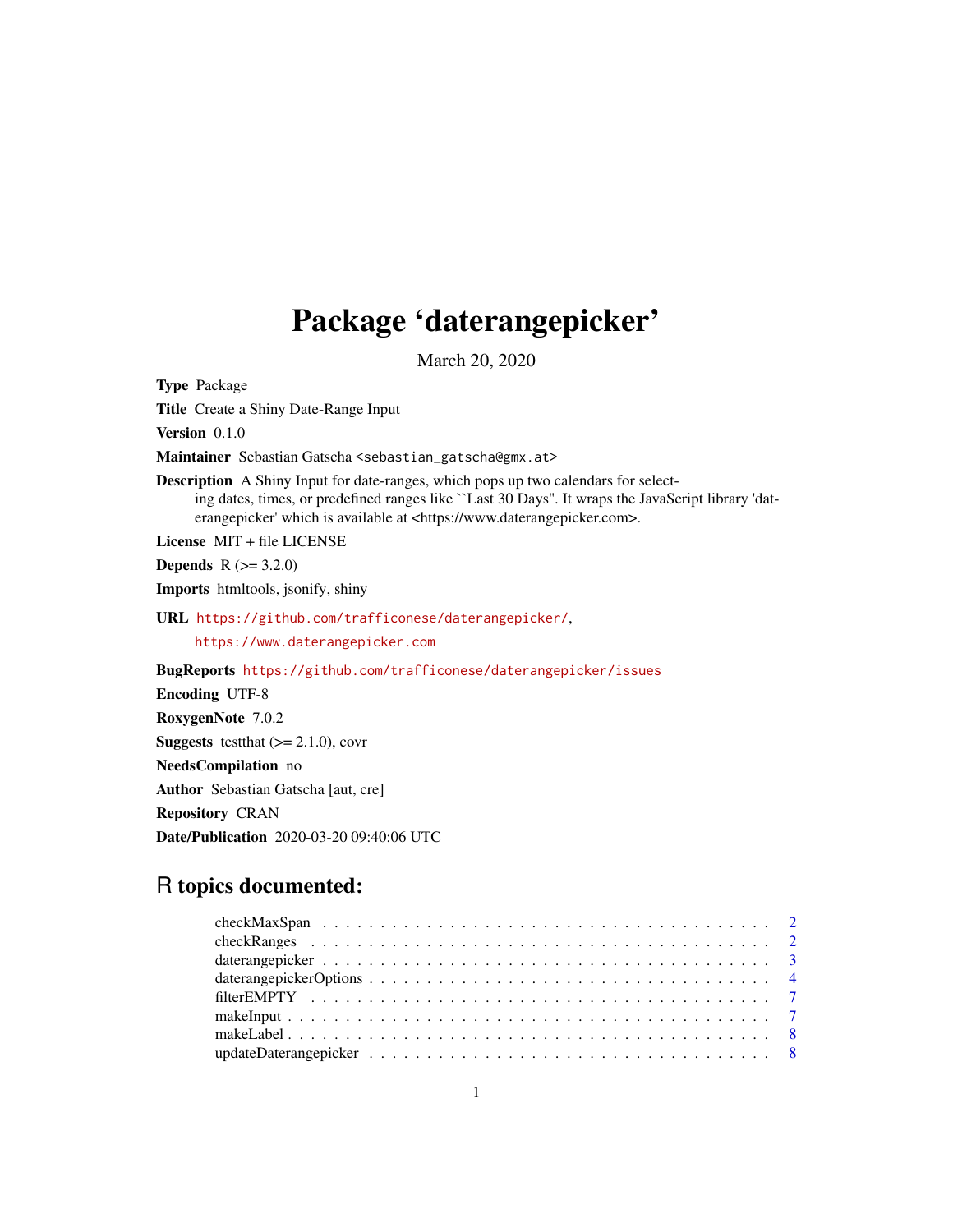#### <span id="page-1-0"></span> $\blacksquare$

checkMaxSpan *checkMaxSpan Check the maxSpan element, for Time objects*

#### Description

checkMaxSpan Check the maxSpan element, for Time objects

#### Usage

```
checkMaxSpan(maxSpan)
```
### Arguments

maxSpan The list of ranges

checkRanges *checkRanges Check the ranges element, for Date objects*

#### Description

checkRanges Check the ranges element, for Date objects

#### Usage

```
checkRanges(ranges)
```
#### Arguments

ranges The list of ranges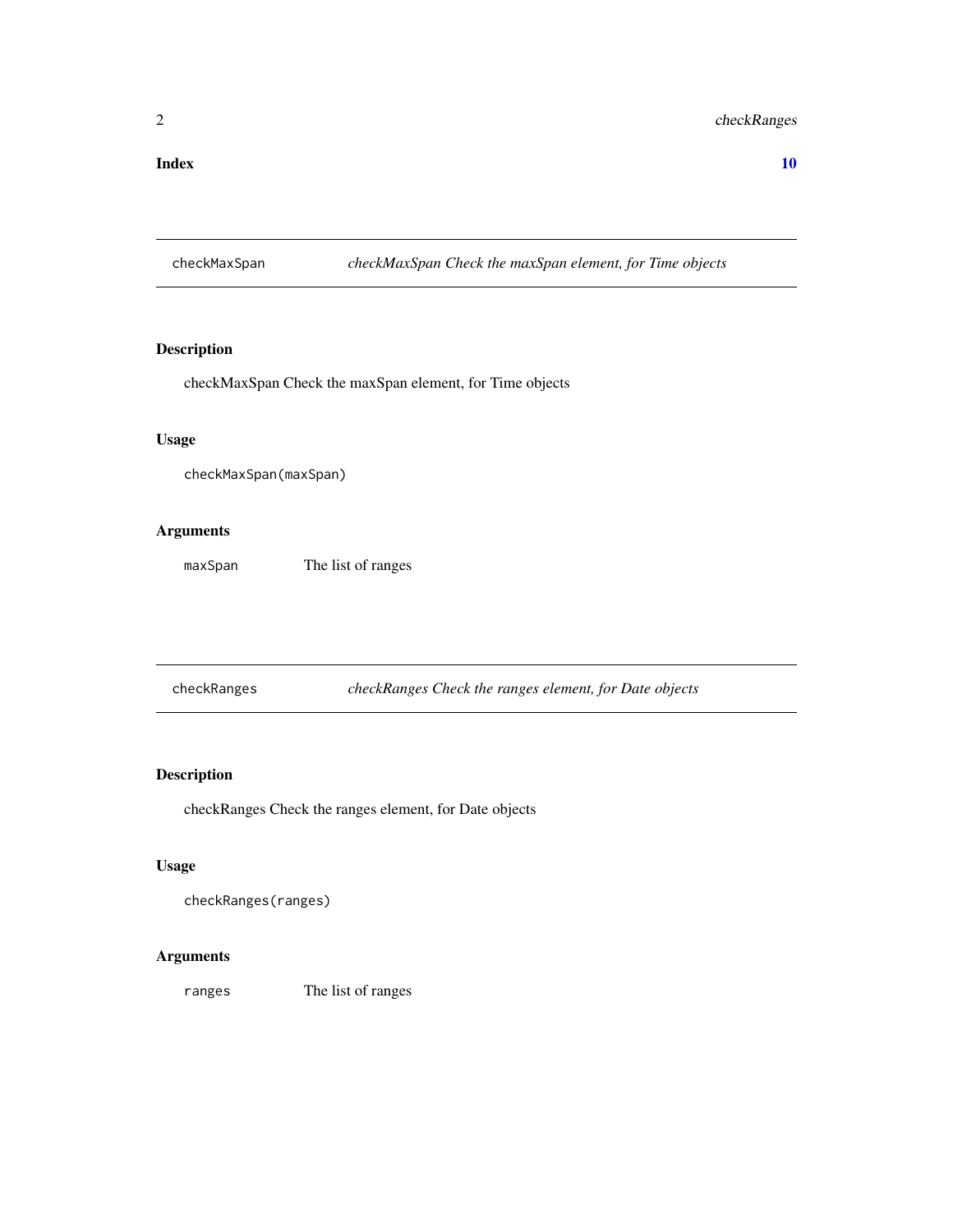<span id="page-2-1"></span><span id="page-2-0"></span>daterangepicker *daterangepicker*

#### Description

The Date Range Picker pops up two calendars for selecting dates, times, or predefined ranges like "Yesterday", "Last 30 Days", etc.

#### Usage

```
daterangepicker(
  inputId = NULL,label = "Select a Date",
 start = NULL,end = NULL,min = NULL,max = NULL,ranges = NULL,
 language = "en",
 style = "width:100%;border-radius:4px;text-align:center;",
 class = NULL,
 icon = NULL,
 options = daterangepickerOptions()
)
```

| inputId  | The input ID                                                                                                                                                                |
|----------|-----------------------------------------------------------------------------------------------------------------------------------------------------------------------------|
| label    | The label for the control, or NULL for no label.                                                                                                                            |
| start    | The beginning date of the initially selected. Must be a Date / POSIX tor string.<br>If NULL will default to the current day.                                                |
| end      | The end date of the initially selected date range. Must be a Date / POSIXt or<br>string. If NULL will default to the current day.                                           |
| min      | The earliest date a user may select. Must be a Date or string                                                                                                               |
| max      | The latest date a user may select. Must be a Date or string                                                                                                                 |
| ranges   | Set predefined date ranges the user can select from. Each key is the label for<br>the range, and its value an array with two dates representing the bounds of the<br>range. |
| language | The language used for month and day names. Default is "en". See the Multiple<br>Locale Support for a list of other valid values.                                            |
| style    | Add CSS-styles to the input.                                                                                                                                                |
| class    | Custom class                                                                                                                                                                |
| icon     | Icon to display next to the label.                                                                                                                                          |
| options  | List of further options. See daterangepicker0ptions                                                                                                                         |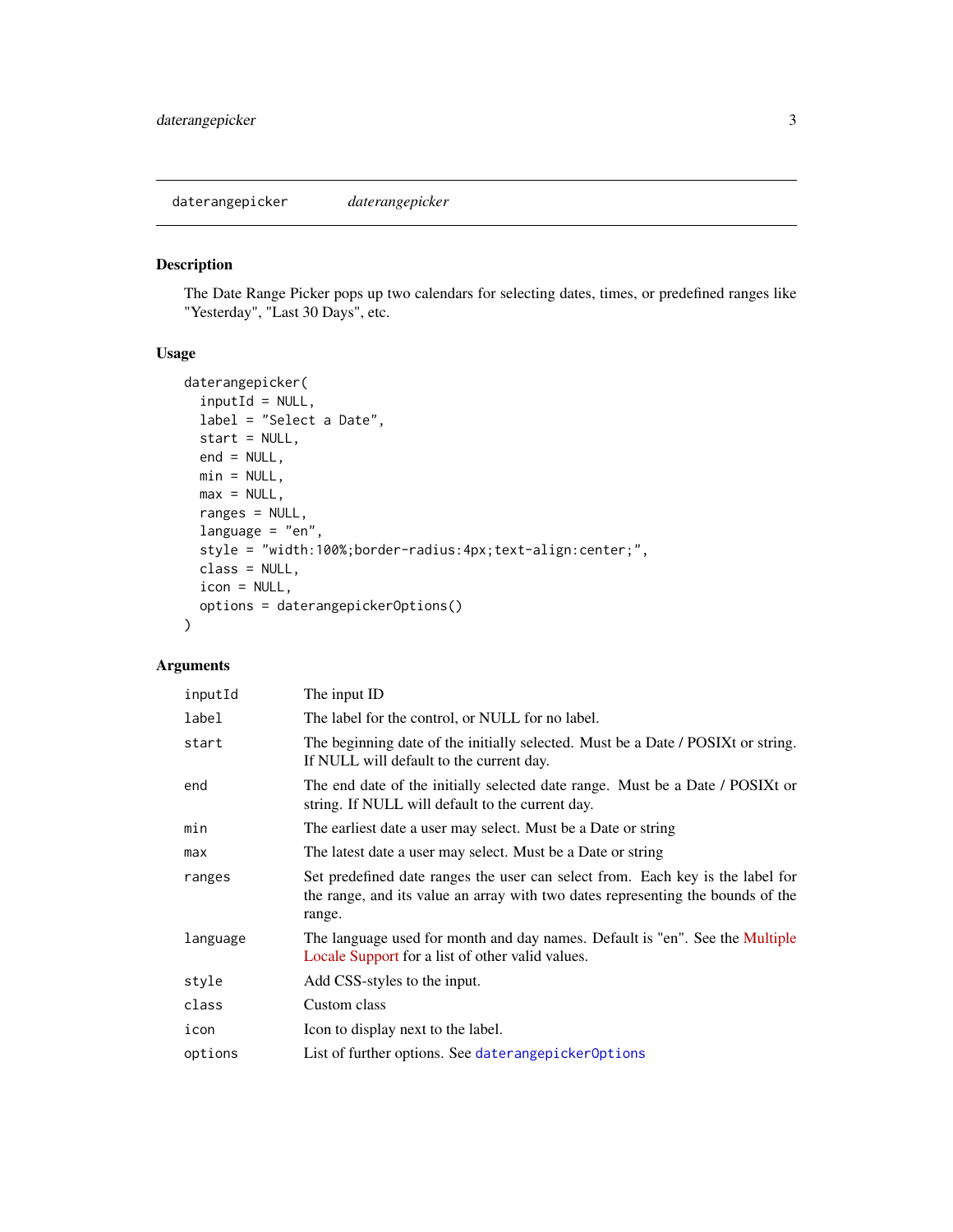#### <span id="page-3-0"></span>See Also

[www.daterangepicker.com](https://www.daterangepicker.com/#config)

Other daterangepicker Functions: [daterangepickerOptions\(](#page-3-1)), [updateDaterangepicker\(](#page-7-1))

#### Examples

```
if (interactive()) {
library(shiny)
library(daterangepicker)
## UI ##########################
ui <- fluidPage(
  tags$head(tags$style(".myclass {background-color: #96dafb;}")),
  daterangepicker(
    inputId = "daterange",
   label = "Pick a Date",
   start = Sys.Date() - 30, end = Sys.Date(),max = Sys.DataFrame(),
   language = "en",
    ranges = list("Today" = Sys.Date(),
                  "Yesterday" = Sys.Date() - 1,
                  "Last 3 days" = c(Sys.Date() - 2, Sys.Date()),
                  "Last 7 days" = c(Sys.Date() - 6, Sys.Date())),
    style = "width:100%; border-radius:4px",
    class = "myclass",
   icon = icon("calendar")
  ),
  verbatimTextOutput("print"),
  actionButton("act", "Update Daterangepicker"),
)
## SERVER ##########################
server <- function(input, output, session) {
  output$print <- renderPrint({
   req(input$daterange)
    input$daterange
  })
  observeEvent(input$act, {
    updateDaterangepicker(session, "daterange",
                          start = Sys.Date(),
                          end = Sys.Date() - 100)})
}
shinyApp(ui, server)
}
```
<span id="page-3-1"></span>daterangepickerOptions

*daterangepickerOptions*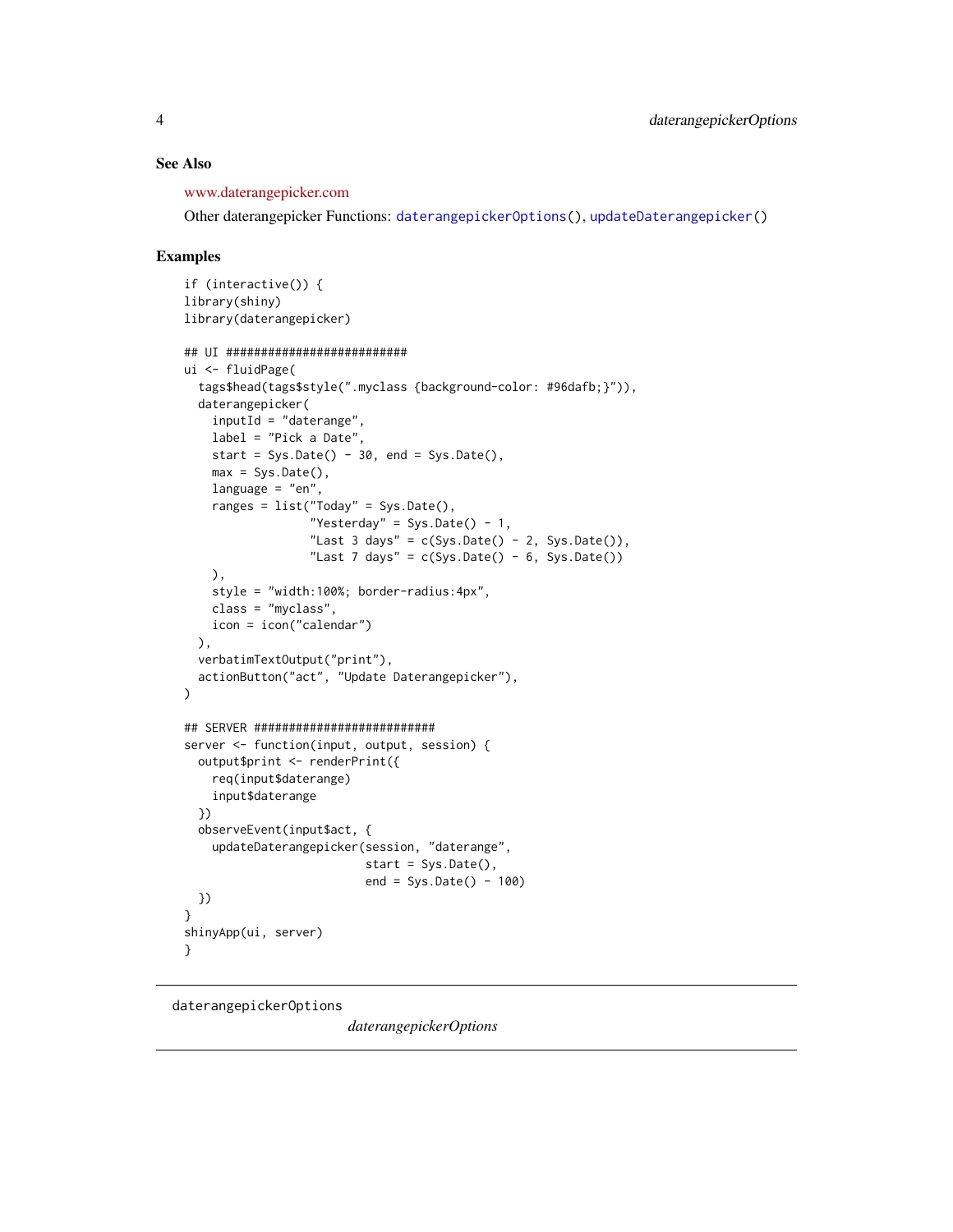### Description

Update the daterangepicker

#### Usage

```
daterangepickerOptions(
 minYear = NULL,
 maxYear = NULL,
  showDropdowns = TRUE,
  showCustomRangeLabel = TRUE,
 opens = c("right", "left", "center"),
  drops = c("down", "up"),timePicker = FALSE,
  timePickerIncrement = 1,
  timePicker24Hour = FALSE,
  timePickerSeconds = FALSE,
  showWeekNumbers = FALSE,
  showISOWeekNumbers = FALSE,
  parentE1 = NULL,maxSpan = NULL,alwaysShowCalendars = FALSE,
 buttonClasses = NULL,
  applyButtonClasses = NULL,
  cancelButtonClasses = NULL,
  cancelIsClear = FALSE,
  locale = NULL,
  singleDatePicker = FALSE,
  autoApply = FALSE,
  linkedCalendars = TRUE,
  autoUpdateInput = TRUE
)
```

| minYear              | The minimum year as numeric shown in the dropdowns when showDropdowns<br>is set to TRUE                                                                                                                                                                                                            |  |
|----------------------|----------------------------------------------------------------------------------------------------------------------------------------------------------------------------------------------------------------------------------------------------------------------------------------------------|--|
| maxYear              | The maximum year as numeric shown in the dropdowns when showDropdowns<br>is set to TRUE                                                                                                                                                                                                            |  |
| showDropdowns        | Show year and month select boxes above calendars to jump to a specific month<br>and year.                                                                                                                                                                                                          |  |
| showCustomRangeLabel |                                                                                                                                                                                                                                                                                                    |  |
|                      | Displays "Custom Range" at the end of the list of predefined ranges, when the<br>ranges option is used. This option will be highlighted whenever the current date<br>range selection does not match one of the predefined ranges. Clicking it will<br>display the calendars to select a new range. |  |
| opens                | Whether the picker appears aligned to the left, to the right, or to the center<br>under the HTML element it's attached to.                                                                                                                                                                         |  |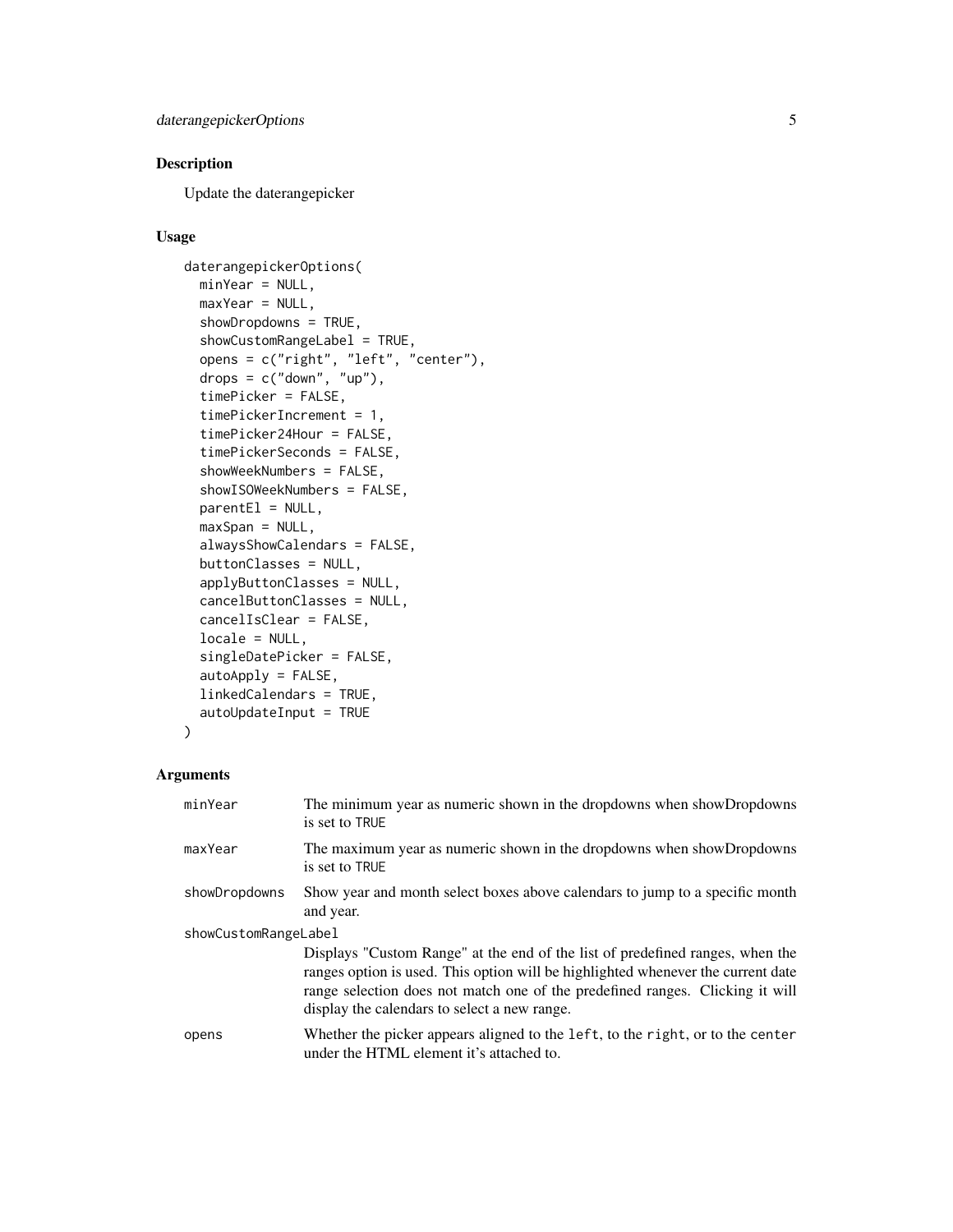| drops                                                                                        | Whether the picker appears below (down) or above (up) the HTML element it's<br>attached to. Default is down                                                                                                                                                                                              |  |
|----------------------------------------------------------------------------------------------|----------------------------------------------------------------------------------------------------------------------------------------------------------------------------------------------------------------------------------------------------------------------------------------------------------|--|
| Adds select boxes to choose times in addition to dates.<br>timePicker<br>timePickerIncrement |                                                                                                                                                                                                                                                                                                          |  |
|                                                                                              | Increment of the minutes selection list for times (i.e. 30 to allow only selection<br>of times ending in $0$ or $30$ ).                                                                                                                                                                                  |  |
| timePicker24Hour                                                                             |                                                                                                                                                                                                                                                                                                          |  |
|                                                                                              | Use 24-hour instead of 12-hour times, removing the AM/PM selection.                                                                                                                                                                                                                                      |  |
| timePickerSeconds                                                                            |                                                                                                                                                                                                                                                                                                          |  |
| showWeekNumbers                                                                              | Show seconds in the time Picker.                                                                                                                                                                                                                                                                         |  |
| showISOWeekNumbers                                                                           | Show localized week numbers at the start of each week on the calendars.                                                                                                                                                                                                                                  |  |
|                                                                                              | Show ISO week numbers at the start of each week on the calendars.                                                                                                                                                                                                                                        |  |
| parentEl                                                                                     | jQuery selector of the parent element that the date range picker will be added to,<br>if not provided this will be 'body'                                                                                                                                                                                |  |
| maxSpan                                                                                      | The maximum span between the selected start and end dates as List or table.<br>You can provide any object the moment library would let you add to a date.                                                                                                                                                |  |
| alwaysShowCalendars                                                                          |                                                                                                                                                                                                                                                                                                          |  |
|                                                                                              | Normally, if you use the ranges option to specify pre-defined date ranges, cal-<br>endars for choosing a custom date range are not shown until the user clicks<br>"Custom Range". When this option is set to TRUE, the calendars for choosing a<br>custom date range are always shown instead.           |  |
| buttonClasses                                                                                | CSS class names that will be added to both the apply and cancel buttons.                                                                                                                                                                                                                                 |  |
| applyButtonClasses                                                                           |                                                                                                                                                                                                                                                                                                          |  |
|                                                                                              | CSS class names that will be added only to the apply button.                                                                                                                                                                                                                                             |  |
| cancelButtonClasses                                                                          |                                                                                                                                                                                                                                                                                                          |  |
|                                                                                              | CSS class names that will be added only to the cancel button.                                                                                                                                                                                                                                            |  |
| cancelIsClear                                                                                | If TRUE, will treat the Cancel Button like a Clear Button.                                                                                                                                                                                                                                               |  |
| locale                                                                                       | Allows you to provide localized strings for buttons and labels, customize the<br>date format, and change the first day of week for the calendars.                                                                                                                                                        |  |
| singleDatePicker                                                                             |                                                                                                                                                                                                                                                                                                          |  |
|                                                                                              | Show only a single calendar to choose one date, instead of a range picker with<br>two calendars. The start and end dates provided to your callback will be the<br>same single date chosen.                                                                                                               |  |
| autoApply                                                                                    | Hide the apply and cancel buttons, and automatically apply a new date range as<br>soon as two dates are clicked.                                                                                                                                                                                         |  |
| linkedCalendars                                                                              |                                                                                                                                                                                                                                                                                                          |  |
|                                                                                              | When enabled, the two calendars displayed will always be for two sequential<br>months (i.e. January and February), and both will be advanced when clicking<br>the left or right arrows above the calendars. When disabled, the two calendars<br>can be individually advanced and display any month/year. |  |
| autoUpdateInput                                                                              |                                                                                                                                                                                                                                                                                                          |  |
|                                                                                              | Indicates whether the date range picker should automatically update the value of<br>the <input/> element it's attached to at initialization and when the selected dates                                                                                                                                  |  |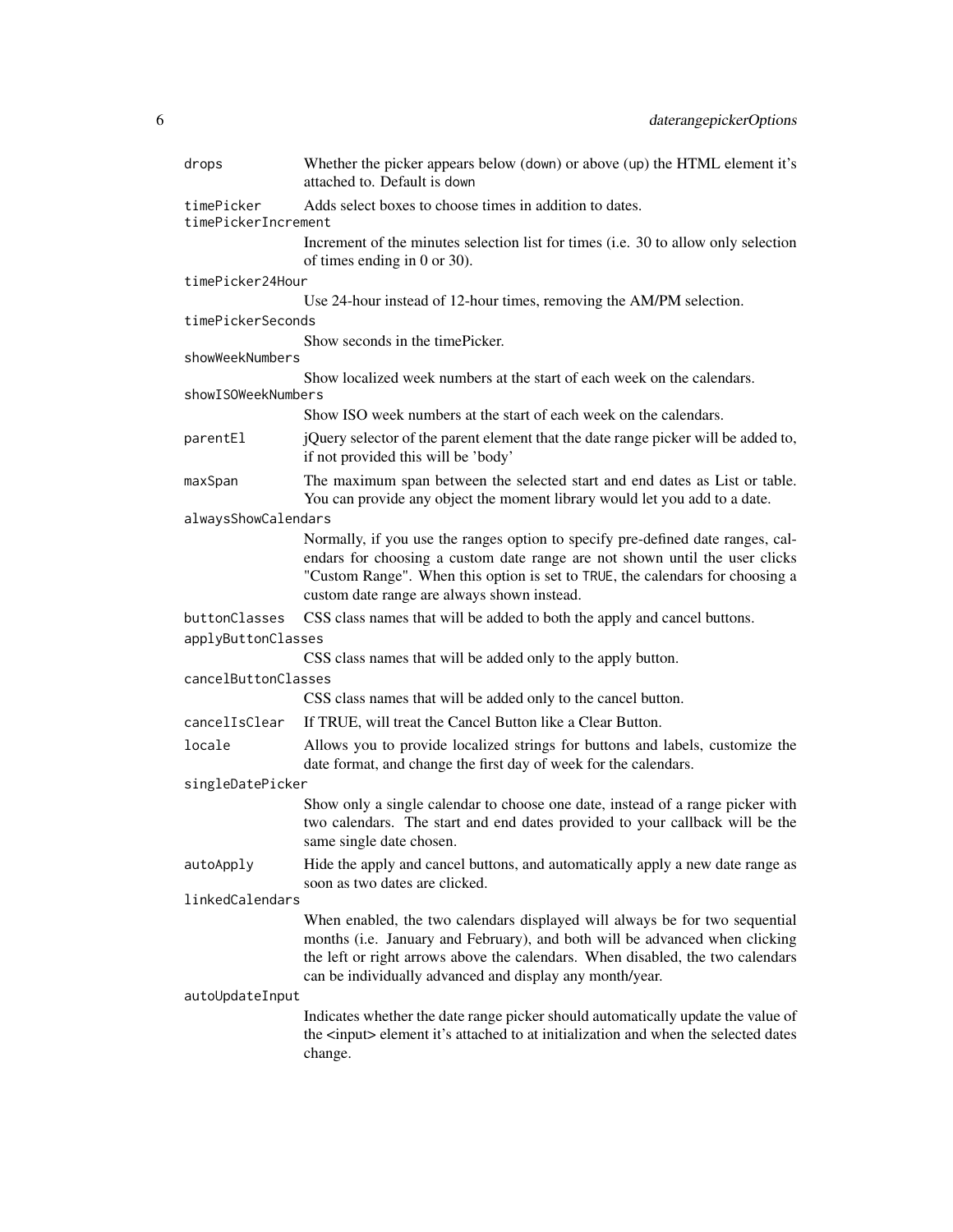#### <span id="page-6-0"></span>filterEMPTY 7

#### See Also

[www.daterangepicker.com](https://www.daterangepicker.com/#config)

Other daterangepicker Functions: [daterangepicker\(](#page-2-1)), [updateDaterangepicker\(](#page-7-1))

filterEMPTY *filterEMPTY Filter empty elements of a list*

#### Description

filterEMPTY Filter empty elements of a list

#### Usage

filterEMPTY(x)

#### Arguments

x The list of values

makeInput *makeInput Make the input div-tag*

#### Description

makeInput Make the input div-tag

#### Usage

```
makeInput(label, inputId, class, icon, style, options)
```

| label   | The label of the daterangepicker   |
|---------|------------------------------------|
| inputId | The inputid of the daterangepicker |
| class   | The class of the daterangepicker   |
| icon    | The icon of the daterangepicker    |
| style   | The style of the daterangepicker   |
| options | The options of the daterangepicker |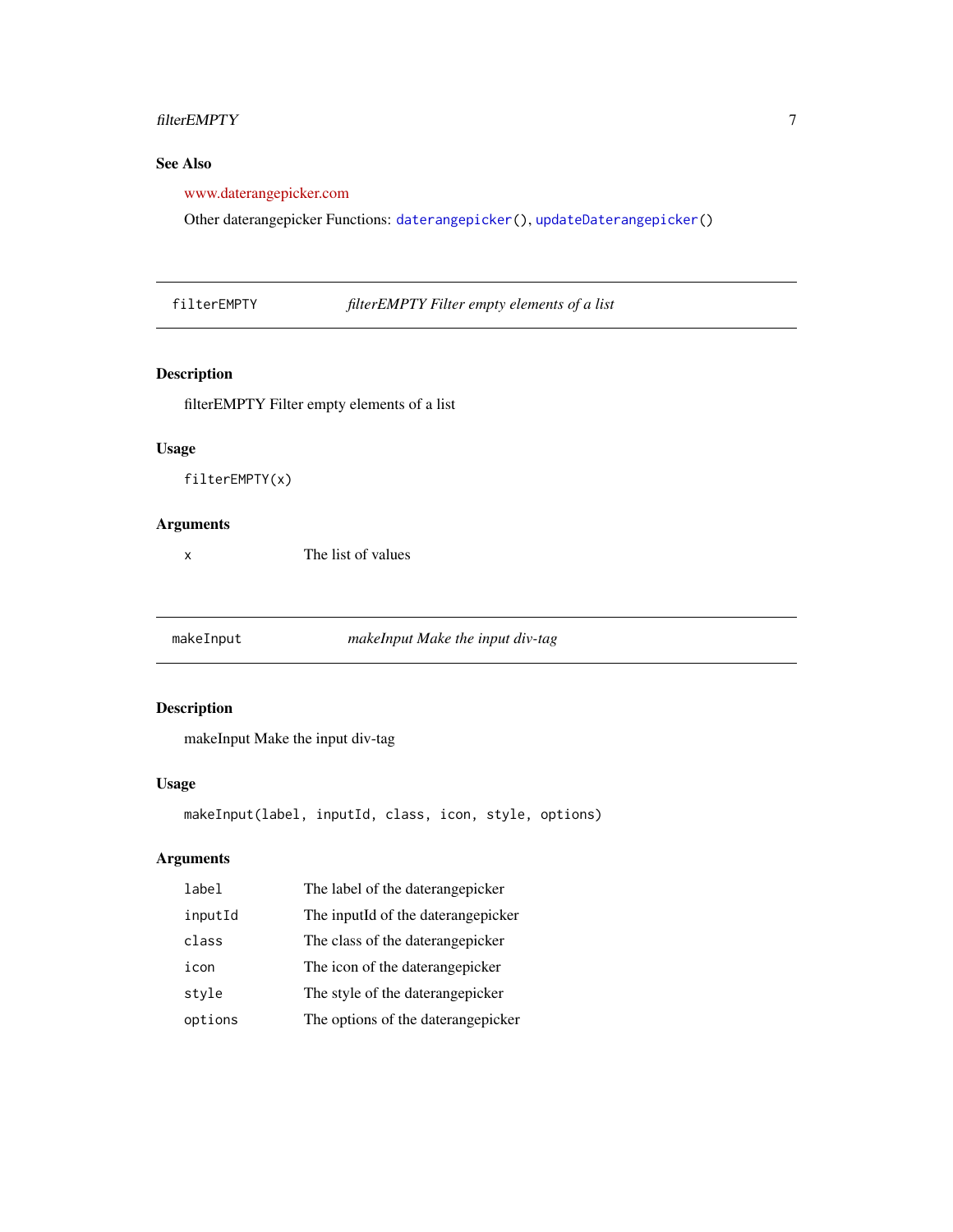<span id="page-7-0"></span>

#### Description

makeLabel Make the label

#### Usage

```
makeLabel(label, inputId)
```
#### Arguments

| label   | The label of the daterangepicker   |
|---------|------------------------------------|
| inputId | The inputId of the daterangepicker |

<span id="page-7-1"></span>updateDaterangepicker *updateDaterangepicker*

#### Description

Change the start and end values of a daterangepicker on the client

#### Usage

```
updateDaterangepicker(
  session,
  inputId,
 label = NULL,start = NULL,
 end = NULL,min = NULL,
 max = NULL,icon = NULL,
 options = NULL
\mathcal{L}
```

| session | The session object passed to function given to shiny Server.            |
|---------|-------------------------------------------------------------------------|
| inputId | The id of the input object.                                             |
| label   | The label to set for the input object.                                  |
| start   | The start date. Either a Date object, or a string in yyyy-mm-dd format. |
| end     | The end date. Either a Date object, or a string in yyyy-mm-dd format.   |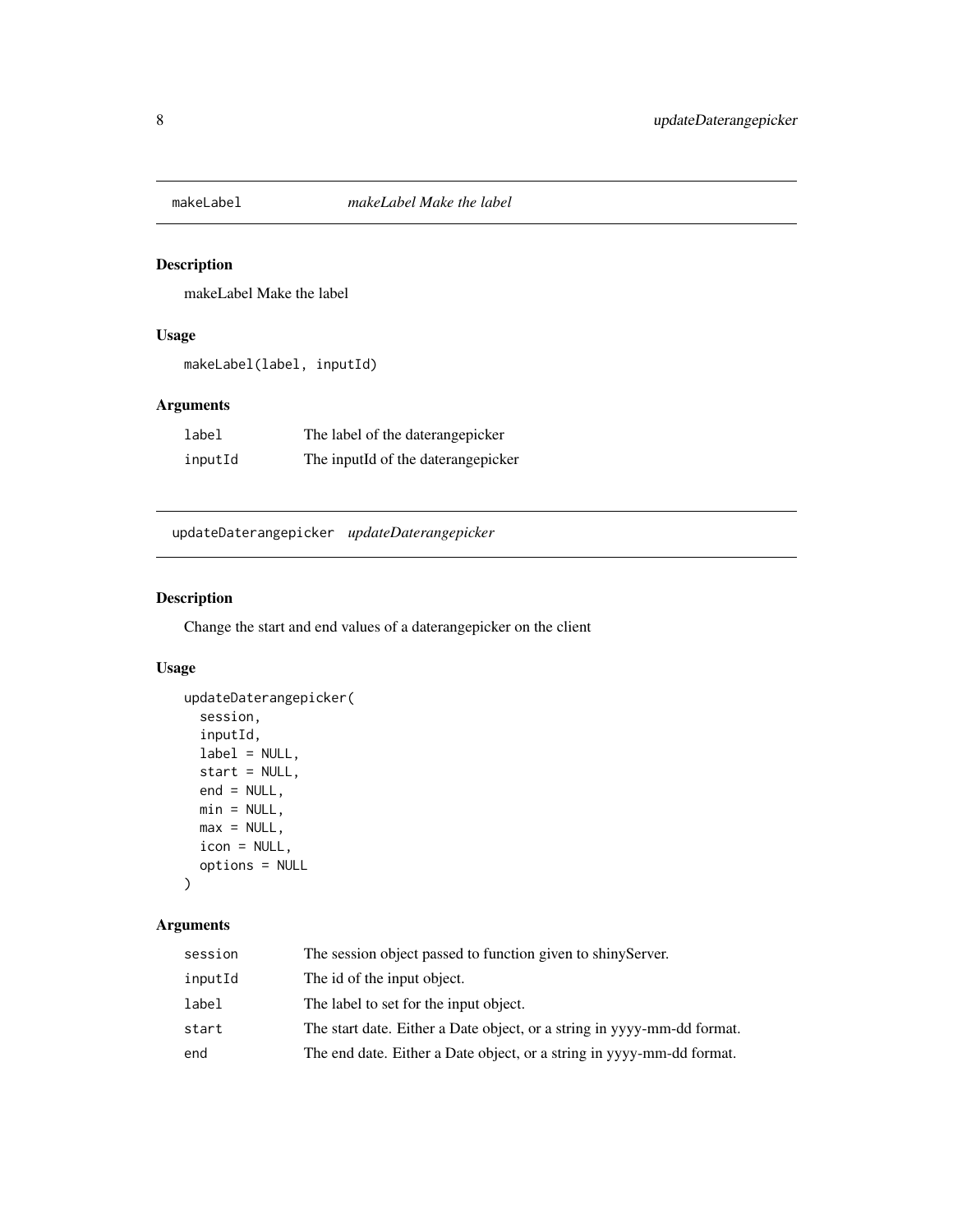<span id="page-8-0"></span>

| min     | The earliest date a user may select.                |
|---------|-----------------------------------------------------|
| max     | The latest date a user may select.                  |
| icon    | Icon to display next to the label.                  |
| options | List of further options. See daterangepicker0ptions |

#### See Also

Other daterangepicker Functions: [daterangepickerOptions\(](#page-3-1)), [daterangepicker\(](#page-2-1))